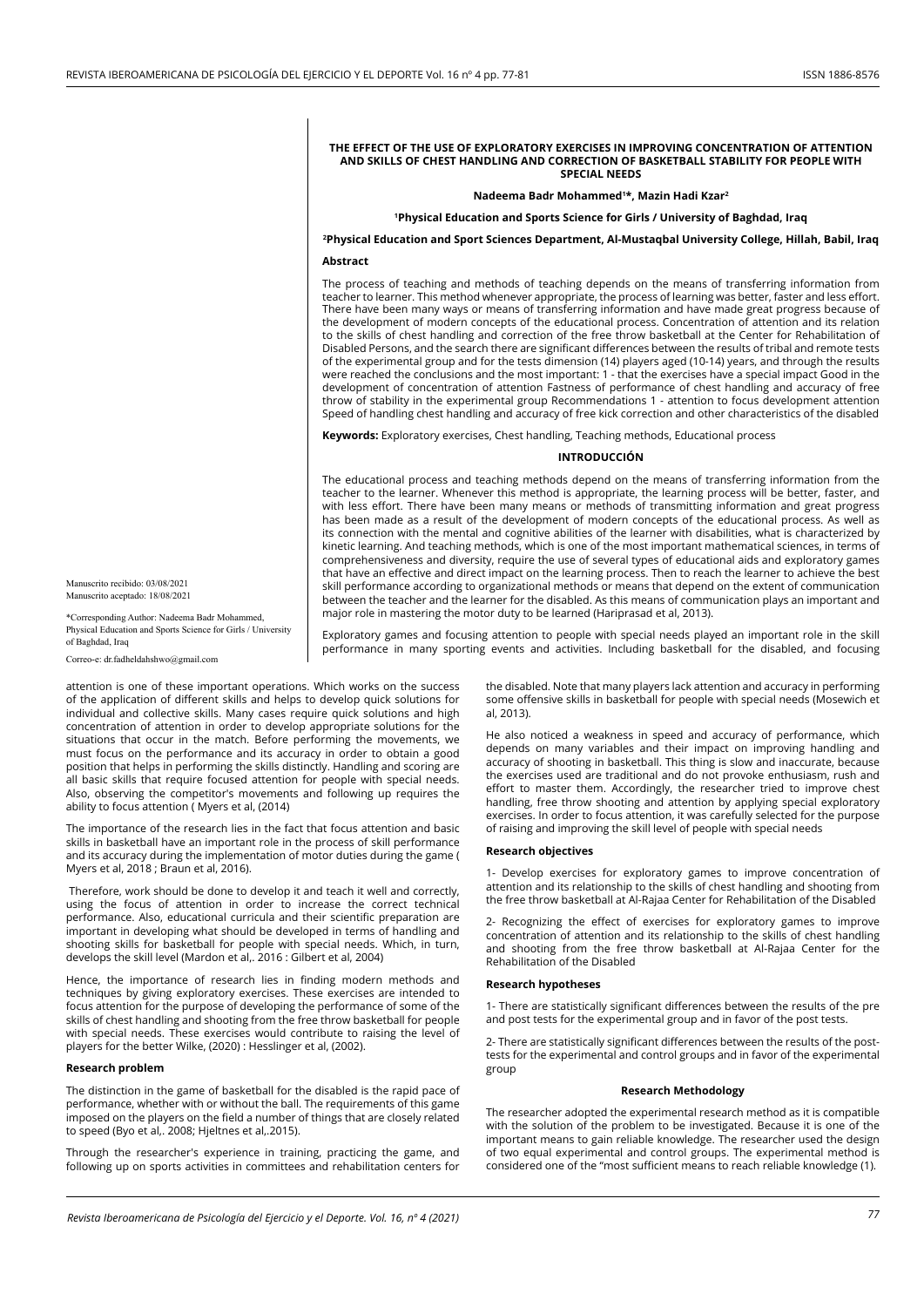## **Research sample**

It is the part that represents the original research community on which the researcher conducts the entirety of his work. A number of the research sample was chosen in a deliberate way, and they are a group of Al-Rajaa Center for Rehabilitation of the Disabled, which numbered (14) players, aged (10-14 years). They were divided into two groups (control) and (experimental) and by lottery by (7) players for each group (and in order to return the differences to the experimental factor, the experimental and control groups must be completely equal in all conditions except for the experimental variable that affects the experimental group) . The researcher conducted equivalence on the members of the two groups in Table 1 showing the equivalence.

# **Data and collection methods**

(Arab and foreign sources, the international information network (the Internet, the exploratory experiment, tests and measurements, the statistical means of the SPSS system, personal interviews)

I. A Dell Pentium (4) laptop computer.

II. Canon 2900 laser printer.

III. Stopwatch (6) of a type (Sony)

IV. Plastic cones (20)

V. Balls and basketball number 10 / whistle.

# **Field Research Procedures**

## **Determination of Tests**

The most important thing the researcher needs is to choose or develop multiple tests to measure some variables that are related to the phenomenon to be measured. Accordingly, the researcher prepared a form to choose the appropriate tests for the skills under study. The questionnaire was presented to a group of basketball specialists, numbering (5), Supplement (1) and (2). After the forms were collected and unloaded, the tests that achieved an agreement percentage (70%) and above were selected, and Table 2 illustrates this.

# **Research Tests**

#### **Attention network test (1)**

This test called the Grid concentration test is used to measure a player's ability to focus their attention.

The duration of this test is only one minute and the player is asked to put a dash (/) on the largest number of numbers that follow the specific number specified by the test taker. For example, when specifying the starting number with the number (17), for example, the test person should put a dash (/) on the number (18) and then the number (19) and so on and not try to put a dash ( / ) on the number (19) first and then) 18) sec.

 This test can be used several times, changing the starting number specified for each subsequent time. It is also possible to change the numbers of the focus network and make multiple copies of them with changing the location of their numbers so that the tester does not get used to memorizing and remembering the location of the numbers. It should be taken into account that all numbers consist of two numbers, such as (01), (02), (23) and so on.. . The test can also be conducted in many experimental situations such as performance in front of colleagues or by adding some distracting variables.

Correction: Correction is done by counting the numbers that the athlete crossed out correctly within the minute period specified for taking the test. One score is given to each crossed out number correctly, and the higher the score of the athlete, this indicates his high ability to focus attention as in Figure 1.

## **Test name: Thoracic Handling Measurement (15 Handling)**

• Purpose of the test: To measure thoracic handling speed

• Tools needed: mini basketball court, smooth wall, mini basketball, stopwatch, whistle. Draw a line on the ground 5 feet (1.5 m) away.

• Performance specifications: The laboratory stands behind the drawing line at a distance of (1.5 m) from the wall. . When the start signal is heard, the tester handles the ball on the wall. Provided that this handling is at the level of the laboratory chest and as soon as possible. Then he receives the ball after it bounces from the wall to repeat the work until It performs (15) proper handling

Table 1. The statistical parameters (the arithmetic mean, standard deviation, the calculated t-value and the significance of the differences). between the experimental and control groups in the tribal tests.

| <b>Tests</b>           | Level | ' value | Control group |        |       | <b>Experimental group</b> | <b>Units</b> | <b>Function</b> |
|------------------------|-------|---------|---------------|--------|-------|---------------------------|--------------|-----------------|
|                        |       |         | ±Α            |        | ±Α    |                           |              |                 |
| Focus network          | 0.744 | 0.335   | 1.155         | 6.919  | .345  | 7.143                     | Degree       | Not Functioned  |
| Chest handling         | 0.676 | 0.429   | 1.011         | 12.336 | .176  | 12.084                    | Second       | Not Functioned  |
| Free throw<br>shooting | 0.454 | 0.775   | 0.981         | 4.857  | 0.690 | 5.143                     | Degree       | Not Functioned  |

# **Table 2.** Percentages of experts choosing the tests under study.

| Ratio | Reptation | Test                                                                        | <b>Mission</b>                |
|-------|-----------|-----------------------------------------------------------------------------|-------------------------------|
| 80    | 4         | Focus network                                                               | Attention                     |
| 20    |           | Landon Rings Test                                                           |                               |
| 100   |           | Chest handling speed measurement 15 throws                                  | Chest handling                |
| 20    |           | Chest handling speed measurement 10 throws                                  |                               |
| 80    |           | Measuring the accuracy of the shooting skill from the free throw (10throws) | Accuracy of free throw shoots |
| 20    |           | Free throw shooting skill (20 shots)                                        |                               |

| 84 | 27 | 51 | 78 | 59 | 52 | 13 | 85 | 61 | 55 |
|----|----|----|----|----|----|----|----|----|----|
| 28 | 60 | 92 | 04 | 97 | 90 | 31 | 57 | 29 | 33 |
| 32 | 96 | 95 | 39 | 80 | 77 | 49 | 86 | 18 | 70 |
| 76 | 87 | 71 | 95 | 98 | 81 | 01 | 46 | 88 | 00 |
| 48 | 82 | 89 | 47 | 35 | 17 | 10 | 42 | 62 | 34 |
| 44 | 67 | 93 | 11 | 07 | 43 | 72 | 94 | 69 | 56 |
| 53 | 79 | 05 | 22 | 54 | 74 | 58 | 14 | 91 | 02 |
| 06 | 68 | 99 | 75 | 26 | 15 | 41 | 66 | 20 | 40 |
| 50 | 09 | 64 | 08 | 38 | 30 | 36 | 45 | 83 | 24 |
| 03 | 73 | 21 | 23 | 16 | 37 | 25 | 19 | 12 | 63 |

**Figure 1:** Focus network test.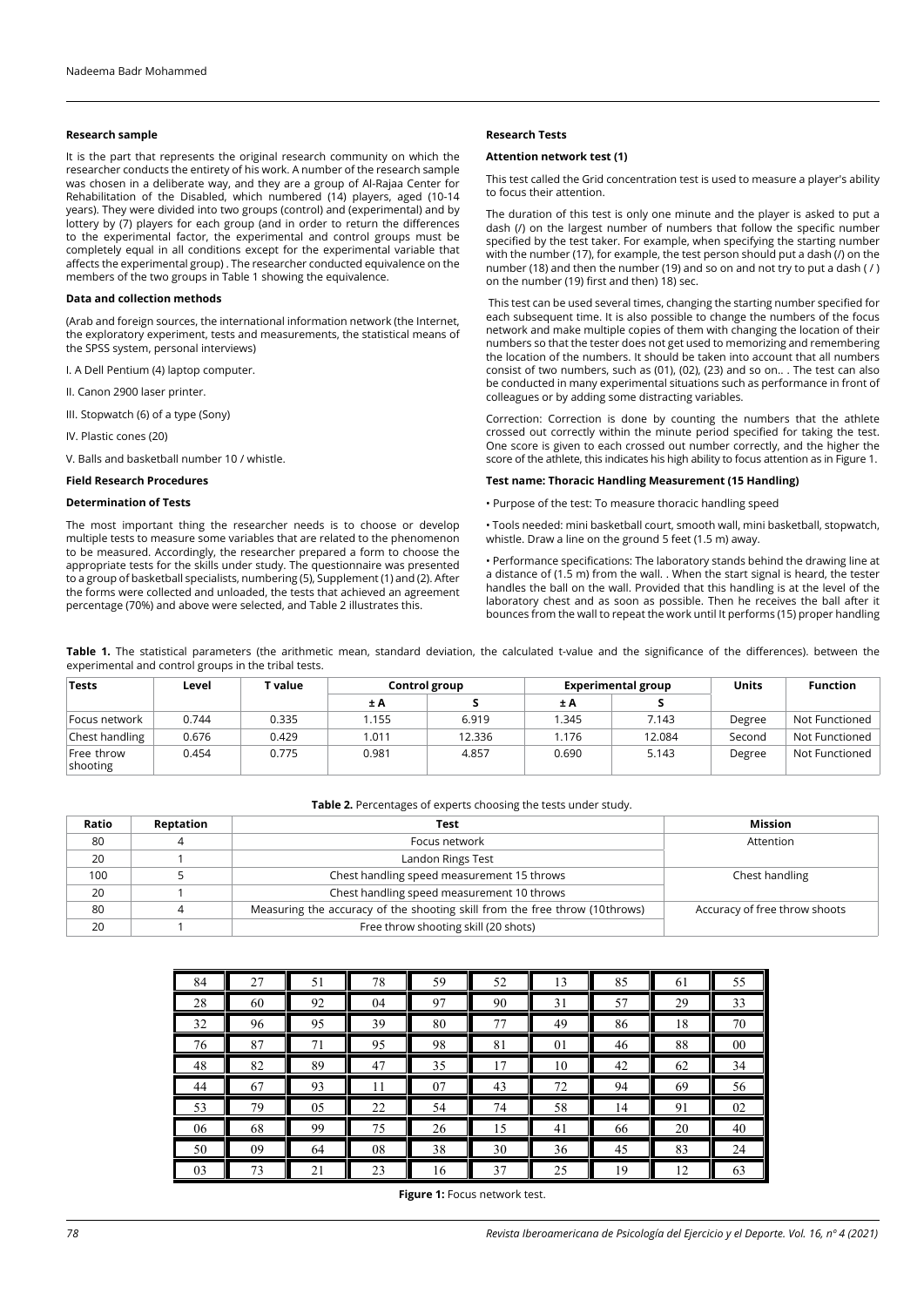Recording: Calculates the time taken by the laboratory from hearing the start signal until the ball touches the wall in the fifteenth (last) handling, in seconds.



Test name: Shooting from behind the free-throw line (10 throws) (2)

• Purpose of the test: To measure the accuracy of shooting the free throw.

• Necessary tools: legal basketball court, legal basketball goal, legal (10) basketballs

#### **Specifications:**

The player takes a standing position with the ball behind the center of the free-throw line.

Each player performs two sets, each set consisting of (5) consecutive throws.

The player has the right to shoot at the basket in any appropriate way.

Each player has only one attempt.

# **Test management:**

A recorder who calls the names first to record the results of the throws.

Arbitrator - stands next to the player to give the ball and note the correctness of the performance and counting.

#### **Calculation of grades:**

It is calculated and scored one score for each successful throw (the ball enters the basket).

No score is awarded to the player when the ball does not enter the basket (failed).

The player's score is the sum of points he gets in (10) throws.

#### **The exploratory experience**

The exploratory experiment is (a practical training for the researcher to find out the negatives and positives that he encounters during the test to avoid them) (1). The researcher conducted an exploratory experiment on 12/5/2018 on a sample of Maysan basketball players. The number of (4) players before doing his research in order to choose research methods and tools.

## **Tribal Tests**

The researcher conducted tribal tests before starting the educational curriculum. It included the tests (focusing of attention test, speed test for chest handling skill 15 tackles, and test measuring accuracy of shooting skill from free throw basketball) on Wednesday at ten o'clock in the morning on 15/1/2019 in their halls.

#### **Educational Curriculum**

The special exercises were applied during the educational units of the experimental group only and in the main section on Wednesday 17/1/2019 at 4:00 pm in the hall of Al-Rajaa Center for Rehabilitation of the Disabled.

Then the researcher applied these exercises to his research sample, which is the experimental group, whose members are (7) players. This group applied the exercises for a period of (8) weeks, with three educational units per week. This sample was subjected to two measurements, before and after in the tests under study. As for the second group, whose number is (7), they did not apply their exercises, but rather worked according to the method prepared by the team coach. She was also subjected to two measurements before and after in the same tests that the experimental group underwent.

The researcher took into account the following observations when applying his special exercises: The special exercises were applied at the beginning of the main section of the educational unit. The number of educational units reached (24) educational units.

# **Post-tests:**

The researcher conducted the post tests for his research sample (experimental and control groups) on 20/3/2019. He may follow the same method that he followed in the pre-tests, after completing the prescribed period of the experiment, which lasted 8 weeks. The researcher was keen to find all the conditions and requirements for the pre-tests when conducting the post-tests in terms of time, place and means of testing.

#### **Statistical Means: (2)**

In order to achieve the goal of the study, the researcher used the statistical package for social sciences (spss):

(Percentage law, arithmetic mean, standard deviation, median, t-test for correlated samples, t-test for uncorrelated samples, skew coefficient, t-test for two related means).

#### **Results and Discussion**

Presentation and analysis of the results of the tests, concentration, attention, chest handling, and scoring for the free throw basketball: The researcher applied the tests to the main research sample for the two groups (experimental and control) consisting of (7) players for each group.

#### **Presentation and analysis of the results of the pre and post tests for the experimental group**

After unloading the data for the pre and post tests of the experimental group from the researcher, and processing them statistically, it was shown in Table (3).

By looking at Table (3), which shows the results of the pre and post test for the experimental group in the concentration of attention. It is clear to us that the arithmetic mean of the pre-test reached (7.143) degrees. And with a standard deviation of (1.345). While the arithmetic mean in the post-test was (10,857), with a standard deviation of (0.899). When using the (T-Test) law for correlated samples, the calculated (T) value appeared (5,461) below the significance level (0.00). Which indicates its significance at the level of significance (0.05) and the degree of freedom (6). Thus, the difference is statistically significant in favor of the post-test. As for the chest handling test, the arithmetic mean of the pretest results reached (12.084) degrees, with a standard deviation of (1.176). While the arithmetic mean in the post-test was (9,461) degrees, with a standard deviation of (1,154).

When using the (T-Test) law for correlated samples, the calculated (T) value (5,969) appeared under the significance level (0.00). Which indicates its significance at the level of significance (0.05) and the degree of freedom (6). Thus, the difference is statistically significant and in favor of the post-test. In the free-throw shooting test, the arithmetic mean of the pre-test results reached (5.143) degrees, with a standard deviation of (0.690). While the arithmetic mean in the post-test was (8,286) degrees, with a standard deviation of (0.488).

When using code. (T-Test) for the interconnected samples, the calculated (T) value appeared (12,050) below the significance level (0.00). Which indicates its significance at the level of significance (0.05) and the degree of freedom (6), and thus the difference is statistically significant and in favor of the post test.

# **Presentation and analysis of the results of the pre and post tests for the control group**

After unloading the data for the pre and post tests of the control group from the researcher. and processed statistically, as shown in Table (4).

By looking at Table (4), which shows the results of the pre and post test for the control group in the focus of attention. It is clear to us that the arithmetic mean of the pre-test reached (6.919) degrees, with a standard deviation of

| Table 3. The results of the pre and post tests for the experimental group. |  |  |  |
|----------------------------------------------------------------------------|--|--|--|
|----------------------------------------------------------------------------|--|--|--|

| Tests              | Level |        | T value | Control group |       | Experimental group |        | Units      | <b>Function</b> |
|--------------------|-------|--------|---------|---------------|-------|--------------------|--------|------------|-----------------|
|                    |       |        | ±Α      |               | ±Α    |                    |        |            |                 |
| Focus network      | 0.00  | 5,461  | 0,899   | 10.857        | 1.345 | 7.143              | Degree | Functioned |                 |
| Chest handling     | 0.00  | 5.969  | .154    | 9.461         | 1.176 | 12.084             | Second | Functioned |                 |
| Free throwshooting | 0.00  | 12.050 | 0.488   | 8.286         | 0.690 | 5.143              | Degree | Functioned |                 |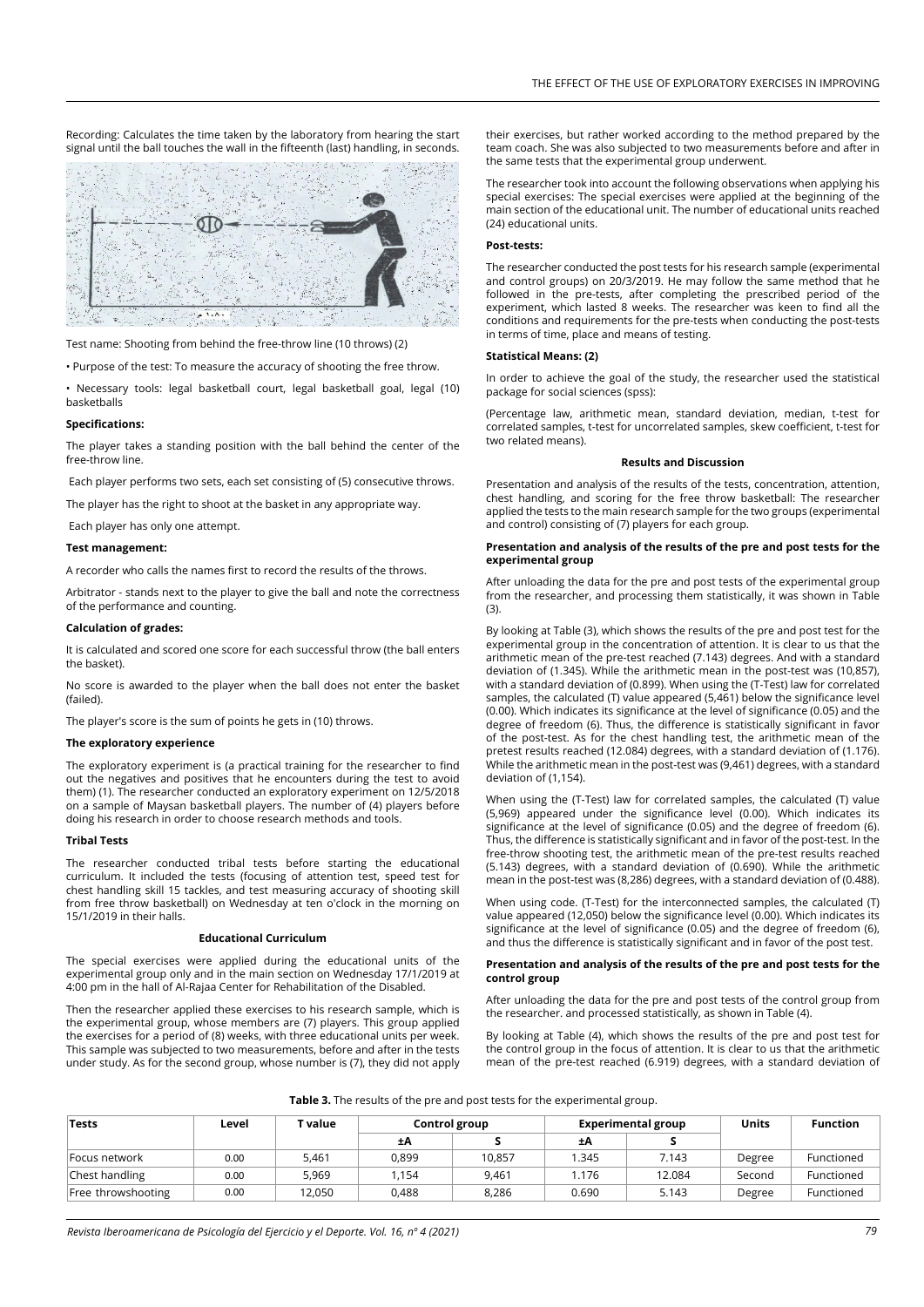| <b>Tests</b>       | Level | $\mathbf{\tau}$ value | Control group |        |       | <b>Experimental group</b> | <b>Units</b> | <b>Function</b> |
|--------------------|-------|-----------------------|---------------|--------|-------|---------------------------|--------------|-----------------|
|                    |       |                       | ±Α            |        | ±Α    |                           |              |                 |
| Focus network      | 0.01  | 3,785                 | 0,791         | 6,067  | .155  | 6.919                     | Degree       | Functioned      |
| Chest handling     | 0.07  | 2,202                 | 0,363         | 11.557 | 1.011 | 12.336                    | Second       | Not Functioned  |
| Free throwshooting | 0.00  | 6,000                 | 0,756         | 5,714  | 0.690 | 4.857                     | Degree       | Functioned      |

## **Table 4.** Pre-tests of the experimental and control groups.

# **Table 5.** The post-tests of the experimental and control groups.

| <b>Tests</b>        | Level | ' value | Control group |        |       | <b>Experimental group</b> | <b>Units</b> | <b>Function</b> |
|---------------------|-------|---------|---------------|--------|-------|---------------------------|--------------|-----------------|
|                     |       |         | ±Α            |        | ±Α    |                           |              |                 |
| Focus network       | 0.00  | 4.159   | 0.791         | 6,067  | 0,899 | 10.857                    | Degree       | Functioned      |
| Chest handling      | 0.00  | l.059   | 0.363         | 11.557 | 0.154 | 9.461                     | Second       | Functioned      |
| Free throw shooting | 0.00  | 7.562   | 0.756         | 5.714  | 0.488 | 8.286                     | Degree       | Functioned      |

(1.155). While the arithmetic mean in the post-test was (6,067), with a standard deviation of (0.791). When using (T-Test) law for correlated samples, the calculated (T) value appeared (3,785) below the significance level (0.01). Which indicates its significance at the level of significance (0.05) and the degree of freedom (6). Thus, the difference is statistically significant in favor of the posttest. As for the thoracic handling test, the arithmetic mean of the pretest results was (12.336) degrees, with a standard deviation of (1.011). While the arithmetic mean in the post-test was (11,557), with a standard deviation of (0.363).

When using the T-Test law for correlated samples, the calculated T value (2,202) appeared below the significance level (0.07). Which indicates its significance at the level of significance (0.05) and the degree of freedom (6). Thus, the difference is statistically significant and in favor of the post-test only thoracic handling is not significant. In the free-throw shooting test, the arithmetic mean of the pre-test results reached (4.857) degrees, with a standard deviation of (0.690). While the arithmetic mean in the post-test was (5,714), with a standard deviation of (0.756).

When using the (T-Test) law for interconnected samples, the calculated (T) value appeared (6000) below the significance level (0.00), which indicates its significance at the significance level (0.05) and the degree of freedom (6). Thus, the difference is statistically significant and in favor of the post-test

## **Presentation and analysis of the results of the post-tests for the experimental and control groups**

By displaying in Table (5) the results of the post-tests for the experimental and control groups. It is clear to us that the arithmetic mean of the focus network test for the experimental group reached (10,857) degrees, with a standard deviation of (0.899). While the arithmetic mean of the control group was (6,067), with a standard deviation of (0.791). When using the (T-Test) law for uncorrelated samples, the calculated (T) value reached (4,159) below the significance level (0.00). Which indicates its significance at the level of significance (0.05) and the degree of freedom (12), and thus the difference is significant and in favor of the experimental group (Table 5).

In the chest handling test, the arithmetic mean was (9.461) for the experimental group, with a standard deviation of (0.154). While the arithmetic mean of the control group was (11,557) with a standard deviation of (0.363). When using the (T-Test) law for uncorrelated samples, the calculated (T) value reached (1,059) below the significance level (0.00). Which indicates its significance at the level of significance (0.05) and the degree of freedom (12), and thus the difference is significant and in favor of the experimental group . In the freethrow shooting test, the arithmetic mean was (8.286) for the experimental group, with a standard deviation of (0.488). While the arithmetic mean of the control group was (5,714), with a standard deviation of (0.756).

When using the (T-Test) law for uncorrelated samples, the calculated (T) value reached (7,562) below the significance level (0.00). Which indicates its significance at the level of significance (0.05) and the degree of freedom (12), and thus the difference is significant and in favor of the experimental group

#### **Discussion**

After reviewing the results shown in Table (3), which shows the results of the experimental group in the pre and post measurements of the tests under study. Table (4) shows the results of the control group in the pre and post measurements of the same tests. As well as Table (5), which shows the results of the post-tests for the experimental and control groups. It is clear to us that the experimental group had a better level of development than the control group, as evidenced by the results we found in the aforementioned tables.

The results of the experimental group whose members applied the special exercises in developing the speed of performing the pectoral handling with the ball and the accuracy of the performance of the shooting from the free throw. The development of their level was better than the control group that did not use special exercises. They also worked according to the method set by the team coach, and what reinforces this talk is the return to the results of tables (3) (4) (5).

 The researcher, before preparing him for special exercises that aimed to improve focus, attention, speed of performance of chest handling with the ball, and accuracy of shooting from the free throw basketball, was fully convinced that the speed of skillful performance is one of the important characteristics of the basketball player. In order for the player to perform these skills at the ideal speed, the coach must carefully choose the exercises that are completely similar to what happens in the matches. The coach trains the players on it with gradual performance so that the players get used to performing it with the same strength and speed that it should perform during matches.

As (John, 1983) emphasized, "The athlete with deep focus is the one who has physical compatibility in controlling stimuli and emotions. That affect his being when concentrating and he will be in control of the motor duty." (1) This was confirmed by (Ghazi, 2000) Improving the player's mental and mental abilities increases his predictability, i.e. increases the player's ability to visualize future events during the match, and it also works to develop the player's ability to implement all skills and duties and control the course of play in a balanced manner during the match." (2) The researcher also confirmed that although the free throw game plays an important role in determining the results of many matches. It is often decided matches win or lose from above the free-throw line. The free throw is easy because "the variables of defense and distance are constant." (1) Handling is one of the main and important offensive skills in basketball, which is no less important than the shooting process. Through it, the opponent's goal can be reached, which has a positive impact on the number of goals scored. Handling moves the ball to the best places to shoot"  $(2)$ 

## **Conclusions and recommendations**

## **Conclusions**

1- The exercises for exploratory games have a good effect for improving the concentration of attention and the speed of performance with the pectoral manipulation. As well as the accuracy of the free throw from the stability of the experimental group from Al-Rajaa Center for Rehabilitation of the Disabled

2- The preference of the experimental group in improving the concentration of attention and its relationship to the speed of performance with chest handling and the accuracy of free-throw scoring at Al-Rajaa Center for Rehabilitation of the Disabled.

#### **Recommendations**

1- Paying attention to exploratory games to improve focus, attention, speed of performance, chest handling, and accuracy of shooting for the free throw and other characteristics of basketball players, especially for the disabled.

2- Adopting special exercises for exploratory games to focus attention in developing speed and accuracy of performance. Coordination is prior to and simultaneous with improving the basic skills of basketball players, especially for the disabled, in the centers of the State of Iraq.

#### **References**

Hariprasad, V. R., Arasappa, R., Varambally, S., Srinath, S., & Gangadhar, B. N. (2013). Feasibility and efficacy of yoga as an add-on intervention in attention deficit-hyperactivity disorder: An exploratory study. *Indian journal of psychiatry*, *55*(Suppl 3), S 379.